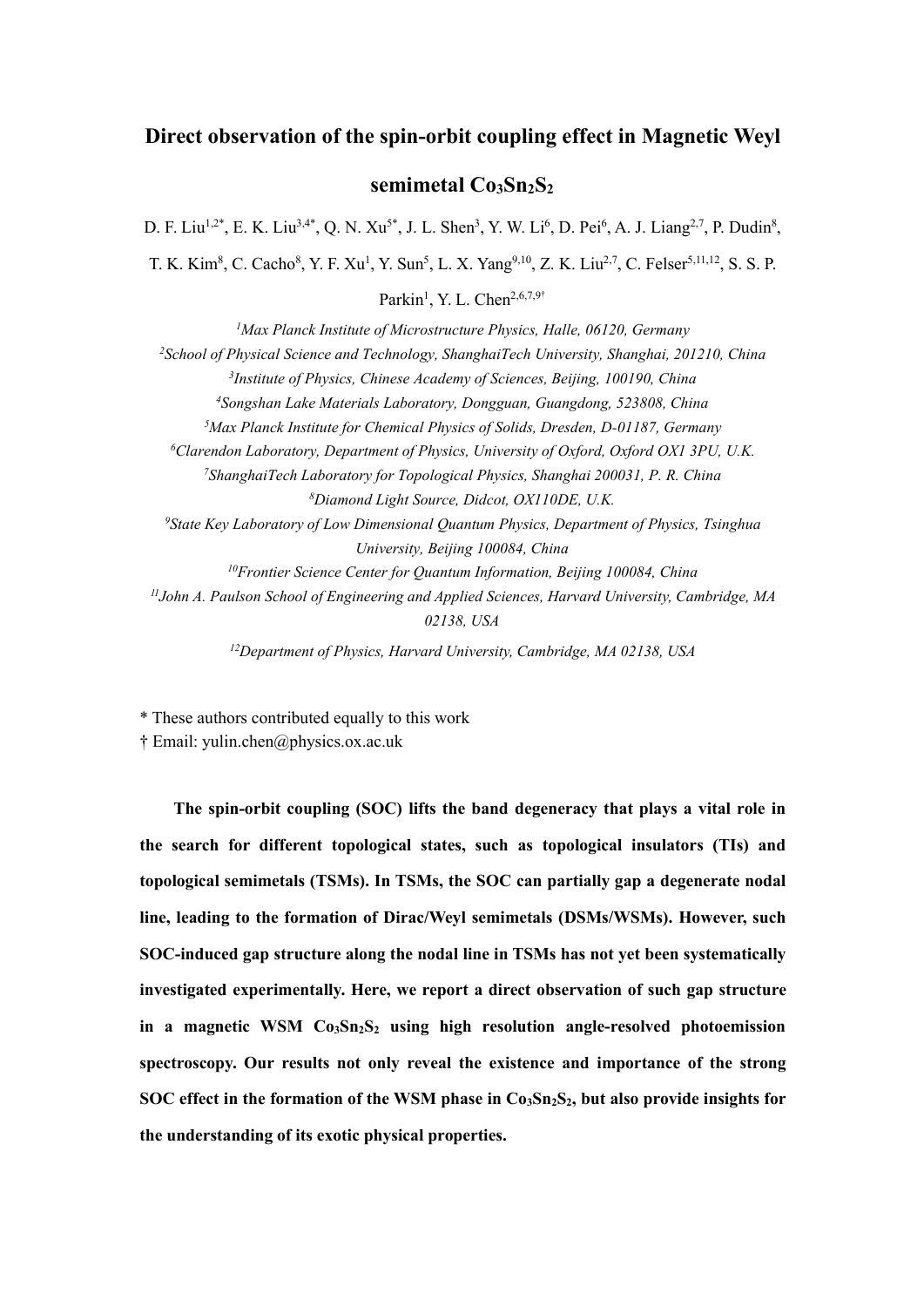The spin-orbit coupling (SOC) effect originates from the relativistic interaction between a particle's spin and its orbital motion, which can modify atomic energy levels and split the energy bands in crystalline materials. The SOC effect is important in numerous research fields of physics, such as spintronics [1], ultracold atoms [2], high temperature superconductivity [3,4] and topological materials [5-7]. In solids, it can lift the degeneracy of critical bands and play a vital role in the formation of exotic topological states [5-7].As an example, in some TSMs, depending on how the SOC effect modifies the topological nodal line, different topological states can be formed: (i) the topological nodal line semimetals (TNLSMs) state can be formed if the nodal line is not gapped [8,9]; (ii) the formation of topological insulators (TIs) if the nodal line is fully gapped  $[10-12]$ ; (iii) if the nodal line is partially gapped with isolated nodal points, Dirac semimetals (DSMs) or Weyl semimetals (WSMs) can be formed [13-21].

In TIs and TSMs, the strength of SOC can be characterized by the energy gap size between the inverted bands and is dependent to the atomic mass. In compounds with heavy elements (e.g. bismuth-based TIs), the SOC-induced energy gap up to several hundred millielectron volts has been observed [22-25]. On the other hand, although many TSMs have been discovered [13-21,26-29] up to date, the SOC-induced gap structure along the nodal line has not yet been systematically investigated. However, the recently discovered magnetic WSM  $Co<sub>3</sub>Sn<sub>2</sub>S<sub>2</sub>$  [18-21] provides an ideal opportunity for such a study.

The WSM  $Co<sub>3</sub>Sn<sub>2</sub>S<sub>2</sub>$  has three pairs of Weyl points formed by partially gapped nodal lines due to the SOC effect [20]; which also give rise to giant anomalous Hall effect [18,19]. The scanning tunneling microscopy (STM) measurements observed a large negative flat band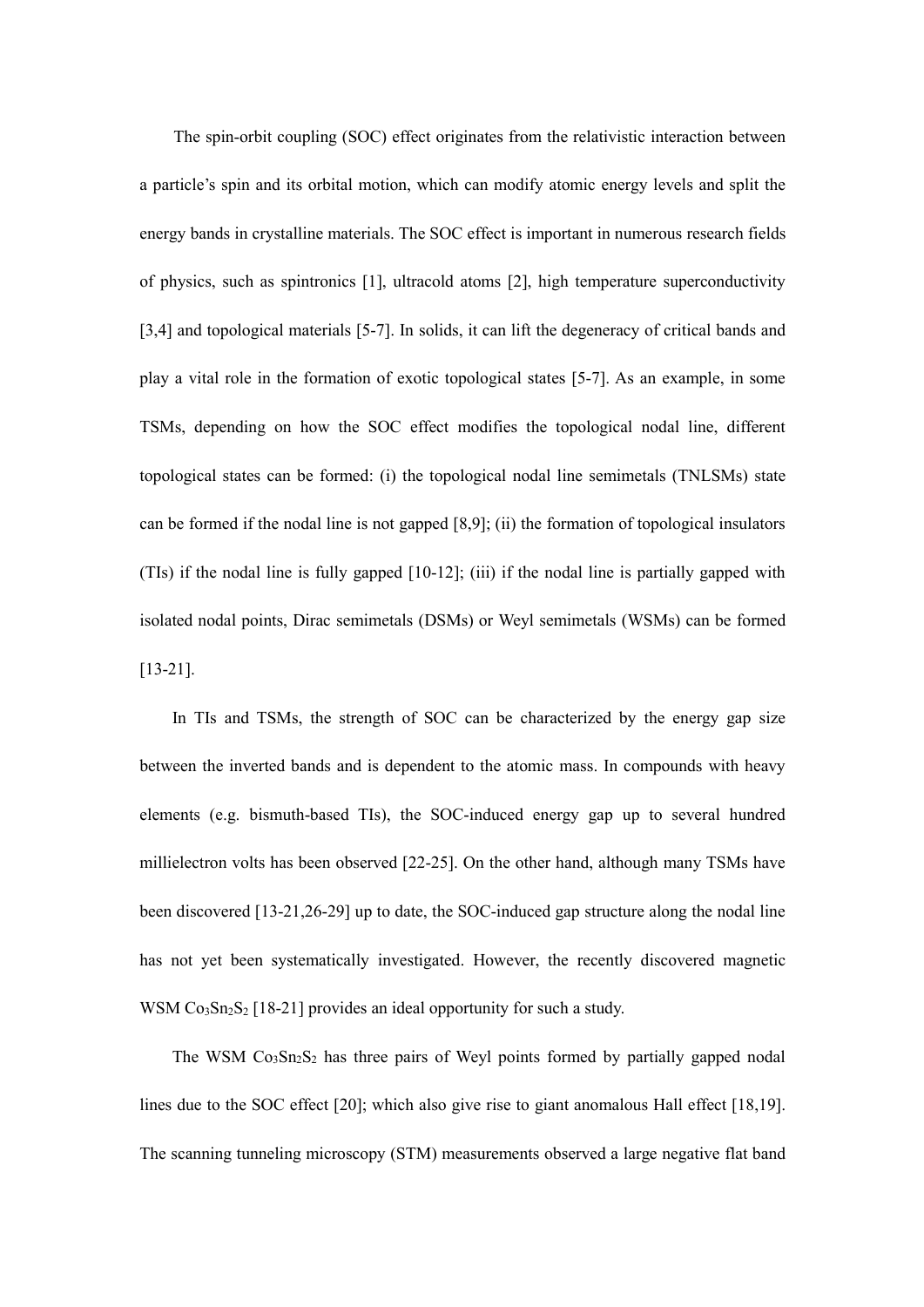magnetism [30] and spin-orbit polaron [31] in  $Co<sub>3</sub>Sn<sub>2</sub>S<sub>2</sub>$  again indicate the effect of strong SOC in  $Co<sub>3</sub>S<sub>12</sub>S<sub>2</sub>$ . Interestingly, a recent photoemission study [32] suggests the SOC effect in  $Co<sub>3</sub>Sn<sub>2</sub>S<sub>2</sub>$  is negligible and a Weyl loop state is formed.

In this report, we systematically investigate the SOC-induced gap structure along the nodal line in Co<sub>3</sub>Sn<sub>2</sub>S<sub>2</sub> using high resolution angle-resolved photoemission spectroscopy (ARPES), and directly observed large SOC-induced energy gap (up to  $\sim$  55 meV) distribution in the momentum space, which can be well reproduced by our *ab initio* calculations. These results clearly support the WSM nature, instead of the Weyl loop state in  $Co<sub>3</sub>Sn<sub>2</sub>S<sub>2</sub>$ ; which provide a solid electronic structure foundation for understanding many exotic physical properties in  $Co<sub>3</sub>Sn<sub>2</sub>S<sub>2</sub>$ , such as the large anomalous Hall conductivity (AHC) [18,19], large anomalous Hall angle (AHA) [18] and anomalous Nernst effect (ANE) [33,34].

 $Co<sub>3</sub>Sn<sub>2</sub>S<sub>2</sub>$  is crystallized in a trigonal rhombohedral structure and composed of stacked ...-Sn- $[S-(Co<sub>3</sub>-Sn)-S]$ ... layers (Fig. 1a). In each layer, Co atoms form a two-dimensional (2D) kagome lattice. Such unique crystal structure guarantees the inversion symmetry,  $C_{3z}$  rotation symmetry and three mirror planes in  $Co<sub>3</sub>Sn<sub>2</sub>S<sub>2</sub>$ . It undergoes a ferromagnetic (FM) transition at ~177 K [18,19]. The *ab-initio* calculations on  $Co<sub>3</sub>Sn<sub>2</sub>S<sub>2</sub>$  in its FM state reveal a band inversion occurs near Fermi level (*E*F) [20]. When SOC is ignored, the band inversion forms a nodal line as illustrated in Fig. 1c and totally 6 nodal lines locating in three mirror planes of the Brillouin zone (BZ) are formed (Fig. 1b). Each nodal line will be partially gapped when SOC is considered, leaving two nodal points in formation of the Weyl points with opposite chiralities as illustrated in Figs. 1b and 1d.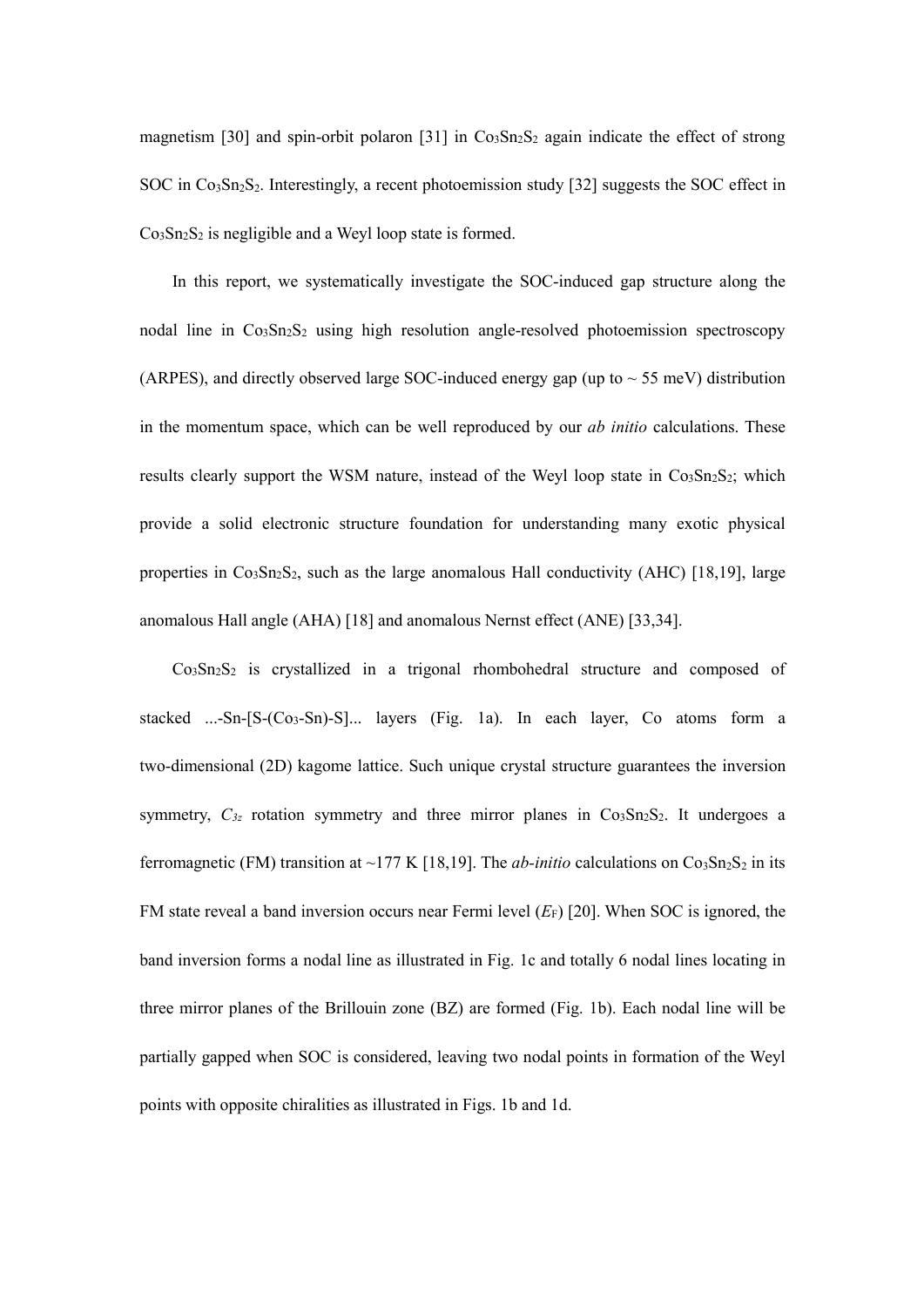To quantitatively visualize the position of the nodal line and the SOC effect on the nodal line, we first calculated the band dispersions along  $\overline{M}$  -  $\overline{\Gamma}$  -  $\overline{M}$  direction with and without SOC as shown in Figs. 2c and 2d, respectively. Their momentum positions in the BZ are shown in Fig. 2a. Without SOC effect, the nodal line is characterized by the linear band crossings for all selected dispersions as shown by the black arrows in Fig. 2c. With changing the  $k_z$  value, the crossing point originally lies at  $\sim$  50 meV above  $E_F$  [Fig. 2c (i, ii)], then moves down to  $\sim$  -50 meV below  $E_F$  [Fig. 2c (iii, iv)], and eventually moves up to  $\sim$  100 meV above *E*<sup>F</sup> [Fig. 2c (v, vi)]. Such behavior indicates the strong energy dispersion of the nodal line in the mirror plane. When SOC is considered, the crossing points are gapped as shown in Fig. 2d (i, iii-vi), while it remains nodal in Fig. 2d (ii) forming the Weyl point. We illustrate the SOC-induced energy gap size along the nodal line in Fig. 2b. It shows strong anisotropy ranging from 0 to  $\sim$  50 meV. As ARPES probes the occupied states below  $E_F$ , the SOC-induced gap structure in the Fig. 2d (iii, iv) can be observed experimentally. Based on the calculations, the portion of the gapped nodal line lying below  $E_F$  are marked by the cyan region as illustrated in Fig. 2a.

To search for the gapped structure along the nodal line, we carried out detailed photon energy dependent measurements along  $\overline{\Gamma}$  M direction as shown in Fig. 3. The experimental dispersions taken at different photon energies are plotted in Fig. 3a. The measured position on the nodal line at different photon energies is illustrated by the black line in the inset of each panel. At the photon energy of 120 eV which accesses the  $k_z = 0$  [Fig. 3a (i)], the gapped structure lies above  $E_F$  that can not be observed. Increasing the photon energy to 125 eV [Fig. 3a (ii)], the measured point on the nodal line lies in the cyan region [see the inset of Fig. 3a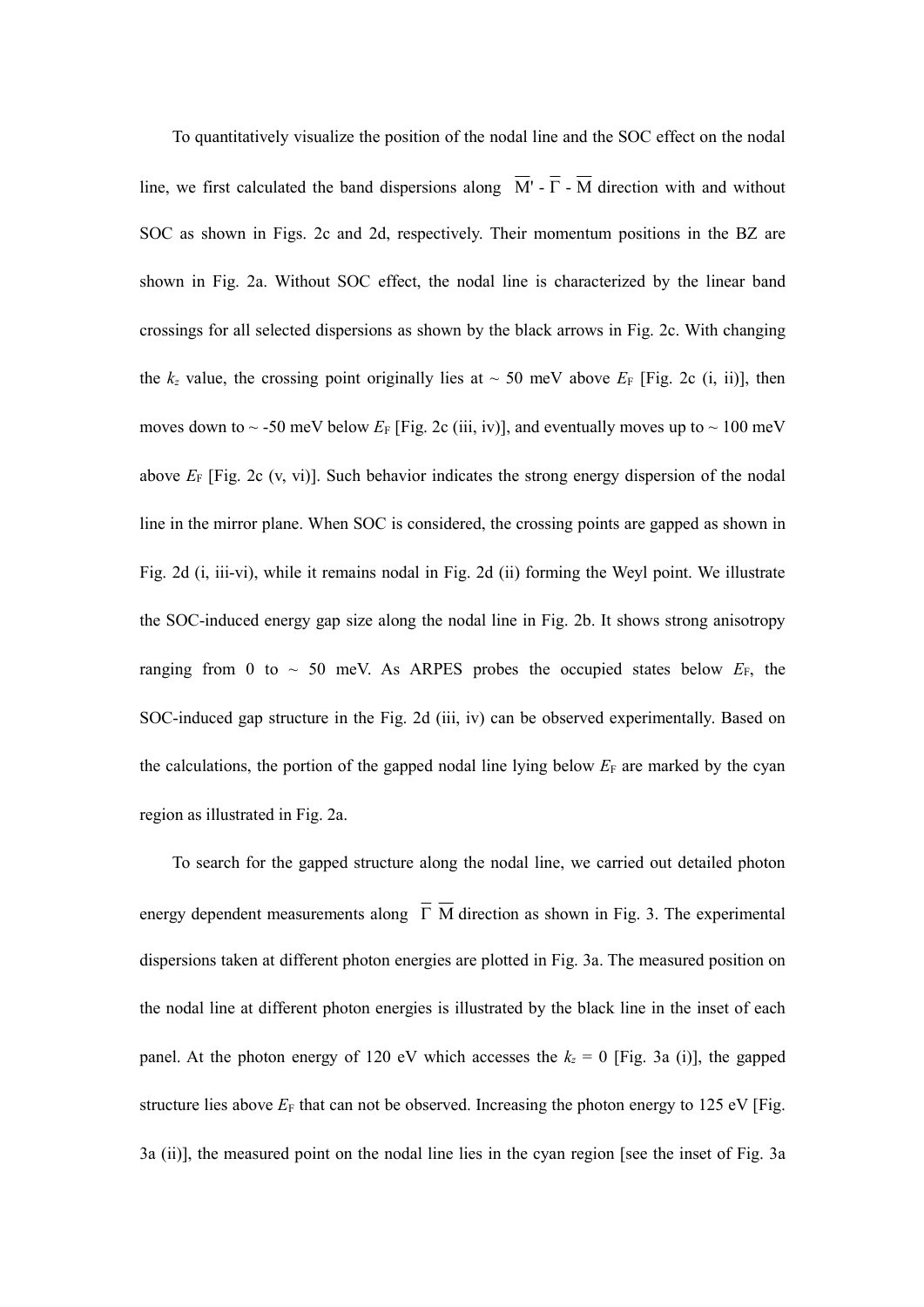(ii)] indicating the gapped structure lying below  $E<sub>F</sub>$ . Indeed, the corresponding gapped structure is clearly observed experimentally, characterized by the loss of intensity as illustrated by the arrow in Fig. 3a (ii). More photon energy dependent measurements on different positions along the nodal line in the cyan region also resolve the SOC-induced gap structure [Fig. 3a (iii - vi)]. As the measured position moves out of the cyan region [see the inset of Fig. 3a (vii)], the gapped structure lies above  $E_F$  again. It is also confirmed by the experimental dispersion taken by 141 eV [Fig. 3a (vii)]. The energy distribution curves (EDCs) corresponding to Fig. 3a are shown in Fig. 3b.The SOC-induced gap is clearly visualized between the two branches of bands [Fig. 3b  $(ii - vi)$ ].

We also carried out high resolution measurements on the Fermi surface (FS) topology using the photon energy of 125 eV (Fig. 4a) and 134 eV (Fig. 4c) where the gapped nodal line lying below *E*F. Both FS topologies exhibit a 3-fold symmetry which is consistent with the crystal structure. Three spot-like features were observed along  $\overline{\Gamma}$  M direction on both FSs in the first BZ. These features originate from the upper branch of the gapped nodal line. In addition to the SOC-induced gap observed along the  $\overline{\Gamma}$  M direction (Fig. 3), we extracted the band dispersion through the spot-like feature perpendicular to the  $\overline{\Gamma}$  M direction as shown in Figs. 4b and 4d. Apparently, an energy gap developed between the upper and lower branch of the bands is clearly observed as illustrated by the arrows in Figs. 4b (i) and 4d (i). Such gap structure can also be seen from the EDCs, characterized by the two peaks structure with a dip in the middle [Figs. 4b (ii) and 4d (ii)].

By tracking the band dispersions, the position of the nodal line were determined experimentally as shown in Fig. 4e. It shows excellent agreement with the calculations. To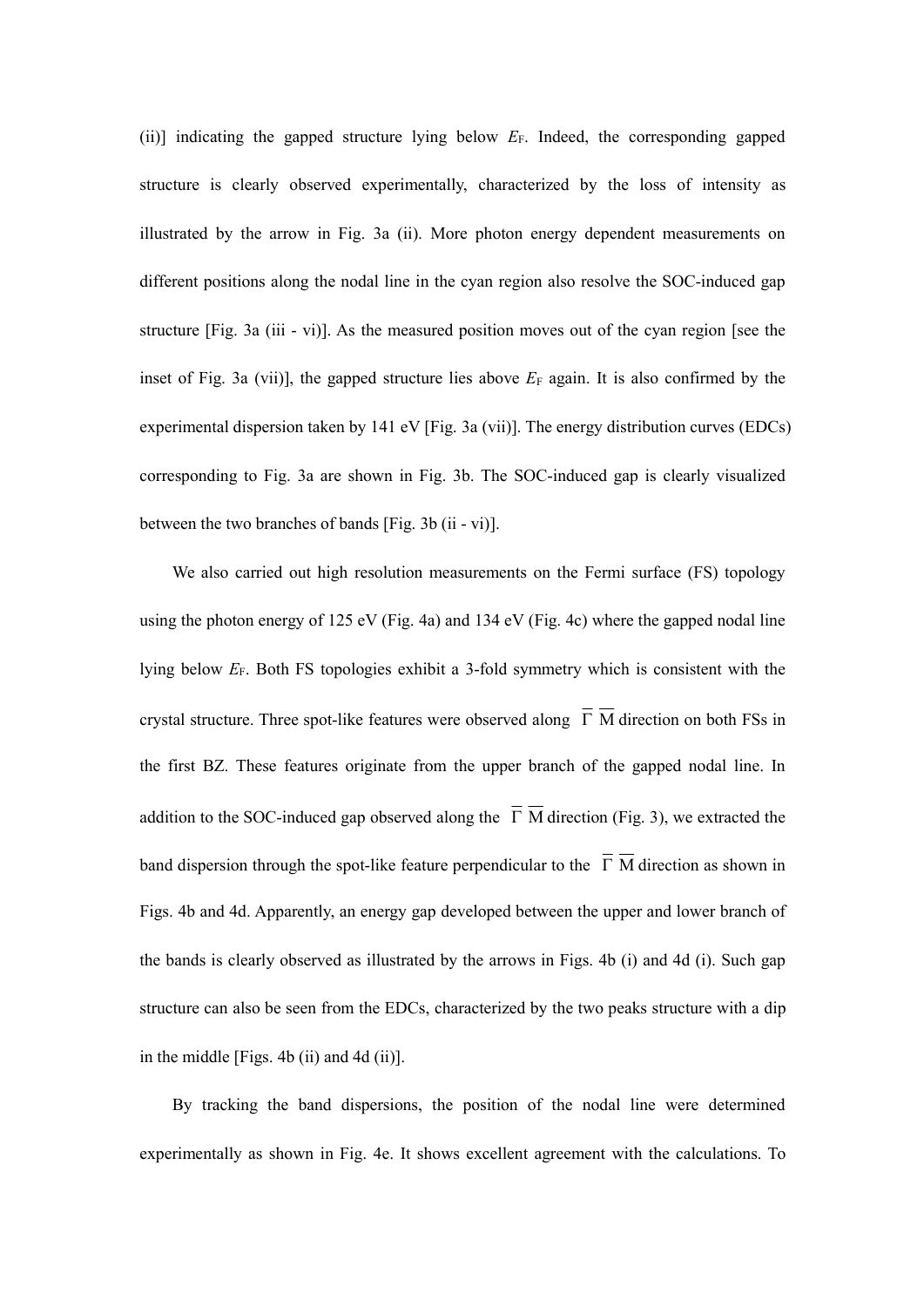quantitatively extract the SOC-induced gap size along the nodal line, we fit the two peaks of the EDCs by using two Lorentzian curves [see the insets of Figs. 4b (ii) and 4d (ii) for example]. The gap size is extracted by the energy interval between the two peaks and the results are shown in Fig. 4f. The gap size measured in the cyan region is around 55 meV, which is consistent with the calculations (Fig. 2b).

The direct observation of the SOC-induced gap structure along the nodal line in Co3Sn2S2, together with the excellent agreement with *ab initio* calculations unambiguously demonstrate the WSM nature of Co<sub>3</sub>Sn<sub>2</sub>S<sub>2</sub> with isolated Weyl points, instead of the degenerate Weyl loops. These results not only reveal the existence and importance of the strong SOC effect in the formation of the WSM phase in  $Co<sub>3</sub>Sn<sub>2</sub>S<sub>2</sub>$ , but also provide important insights for the understanding of many exotic physical properties in  $Co<sub>3</sub>Sn<sub>2</sub>S<sub>2</sub>$ , such as the large AHC [18,19], AHA [18] and ANE [33,34].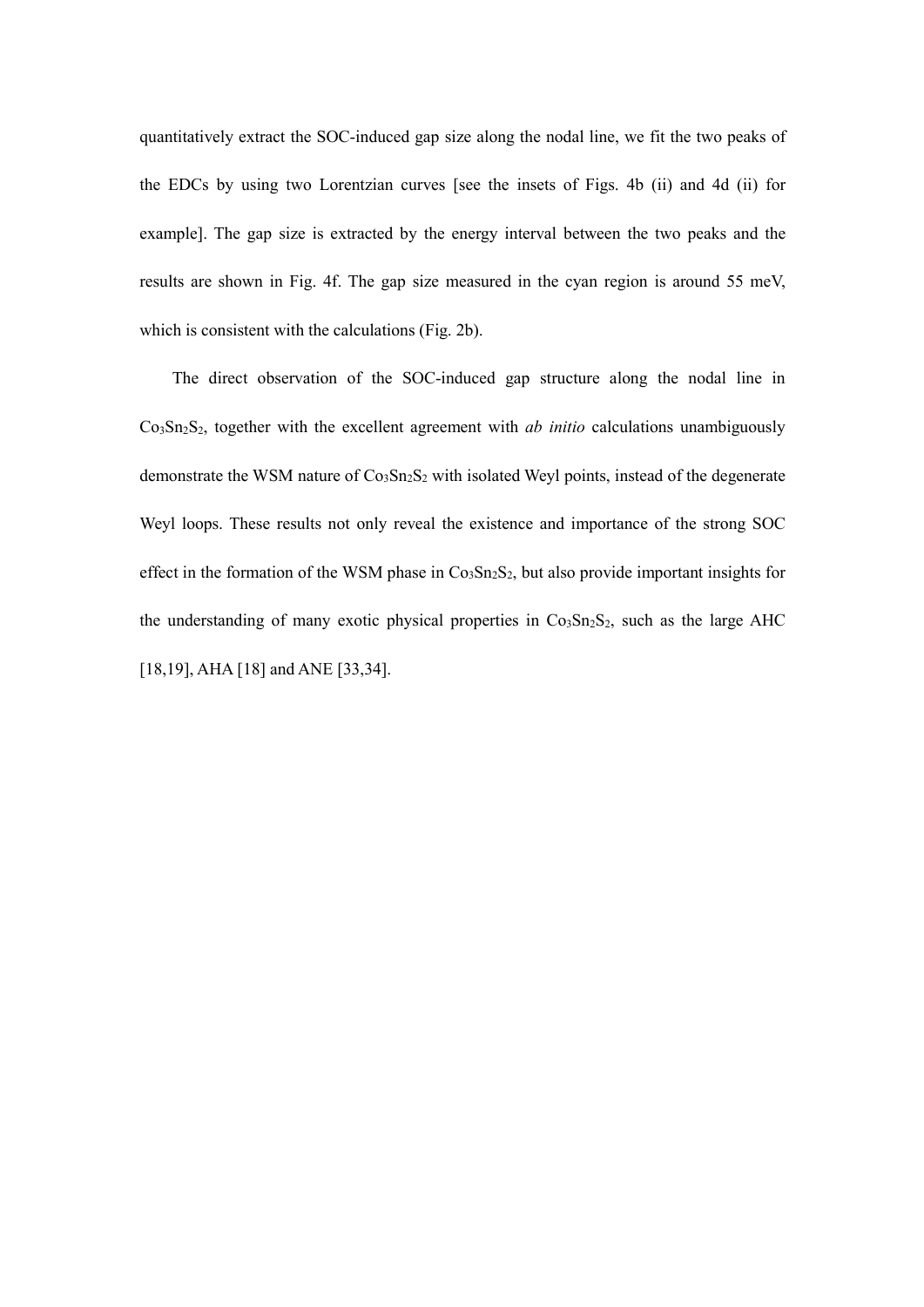## **References**

- [1] I. Zutic, J. Fabian, and S. D. Sarma, Rev. Mod. Phys. **76**, 323 (2004).
- [2] V.Galitski and I. B. Spielman, Nature **49**, 49-54 (2013).
- [3] S. V. Borisenko et al., Nat. Phys. **12**, 311-317 (2016).
- [4] K. Gotlieb et al., Science **362**, 1271-1275 (2018).
- [5] X.-L. Qi and S.-C. Zhang, Rev. Mod. Phys. **83**,1057 (2011).
- [6] M. Z. Hasan and C. L. Kane, Rev. Mod. Phys. **82**, 3045 (2010).
- [7] N. P. Armitage, E. J. Mele, and A. Vishwanath, Rev. Mod. Phys. **90**, 015001 (2018).
- [8] G. Bian et al., Nat. Commnu. **7**, 10556 (2016).
- 
- [9] G. Bian et al., Phy. Rev. <sup>B</sup> **<sup>93</sup>**, <sup>121113</sup> (R) (2016).[10] A.Yamakage et al., J. Phys. Soc. Jpn. **<sup>85</sup>**, <sup>013708</sup> (2016).
- [11] H. Huang et al., Phys. Rev. B **93**, 201114 (R) (2016).
- [12] Q. Xu et al., Phys. Rev. <sup>B</sup> **<sup>95</sup>**, <sup>045136</sup> (2017).[13] H. Weng et al., Phys. Rev. <sup>X</sup> **<sup>5</sup>**, 011029(2015).
- 
- [14] S.-M. Huang et al., Nat. Commun. **6**, 7373 (2015).
- [15] S.-Y. Xu et al., Science **349**, 613-617 (2015).
- [16] B. Q. Lv et al., Phys. Rev. X **5**, 031013(2015).
- [17] L. X. Yang et al., Nat. Phys. **11**, 728-732 (2015).
- [18] E. Liu et al., Nat. Phys. **14**, 1125-1131 (2018).
- [19] Q. Wang et al., Nat. Commun. **9**, 3681 (2018).
- [20] Q. Xu et al., Phys. Rev. <sup>B</sup> **<sup>97</sup>**, <sup>235416</sup> (2018).[21] D. F. Liu et al., Science **<sup>365</sup>**, 1282-1285 (2019).
-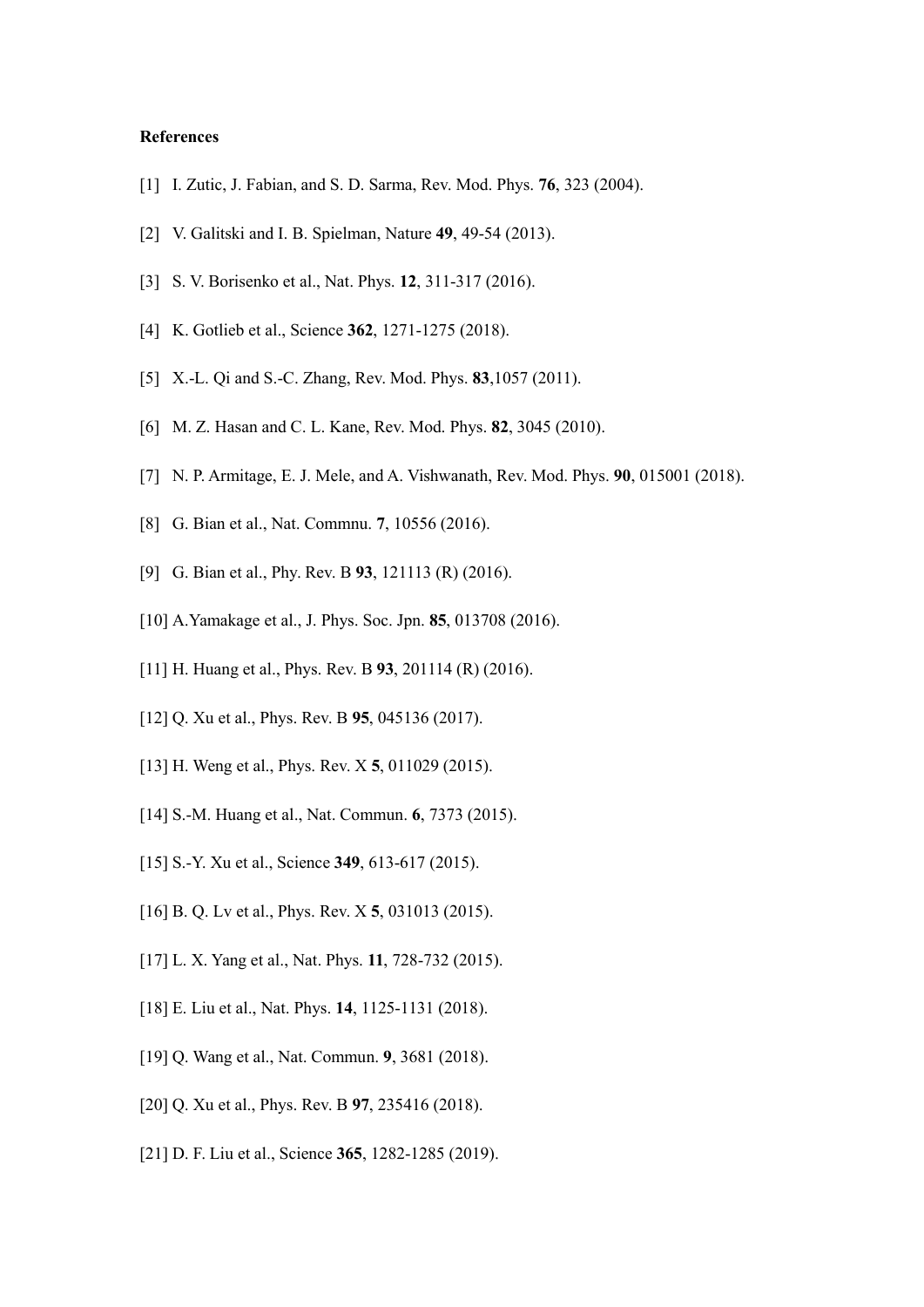- [22] H. Zhang et al., Nat. Phys. **5**, 438-442 (2009).
- [23] Y. Xia et al., Nat. Phys. **5**, 398-402 (2009.
- [24] Y. L. Chen et al., Science **325**, 178-181 (2009).
- [25] Y. Ando, J. Phys. Soc. Jpn. **82**, 102001 (2013).
- [26] Z. K. Liu et al., Science 343, 864-867 (2014).
- [27] Z. K. Liu et al., Nat. Mater. 13, 677-681 (2014).
- [28] M. Yan et al., Nat. Commun. 8, 257 (2017).
- [29] J. Jiang et al., Nat. Commun. 8, 13973 (2017).
- [30] J.-X. Yin et al., Nat. Phys. 15, 443-448 (2019).
- [31] Y. Xing et., Nat. Commun. 11, 5613 (2020).
- [32] I. Belopolski et al., arXiv:2005.02400v1.
- [33] S. N. Guin et al., Adv. Mater. **31**,1806622 (2019).
- [34] L. Ding et al., Phys. Rev. X **9**, 041061 (2019).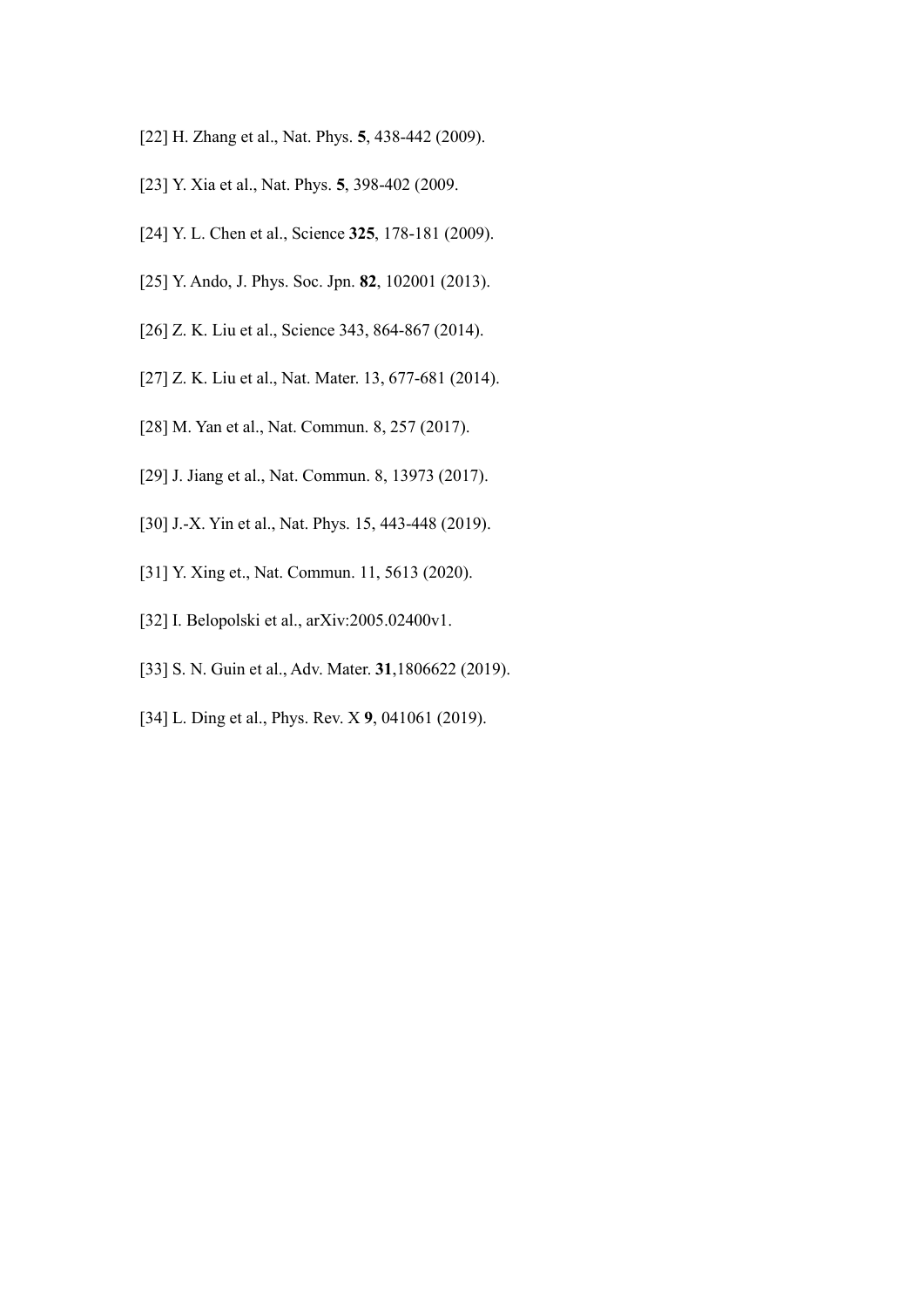

**Fig. 1. Magnetic Weyl semimetal phase in Co3Sn2S2.** (a) The crystal structure of Co3Sn2S2. (b) Schematic of the nodal line and Weyl points lying in three mirror planes of the bulk Brillouin zone. Red line represent the nodal line (NL) in the absence of the spin-orbit coupling (SOC) effect. In the presence of SOC, the nodal line will be partially gapped, leaving two nodal points forming the Weyl points (WPs) with positive (+, the magenta color point) and negative (-, the green color point) chirality, respectively. (c) Illustration of the nodal line originating from the band inversion in the absence of the SOC. (d) Illustration for the formation of the Weyl points and the partially gapped nodal line when SOC is included.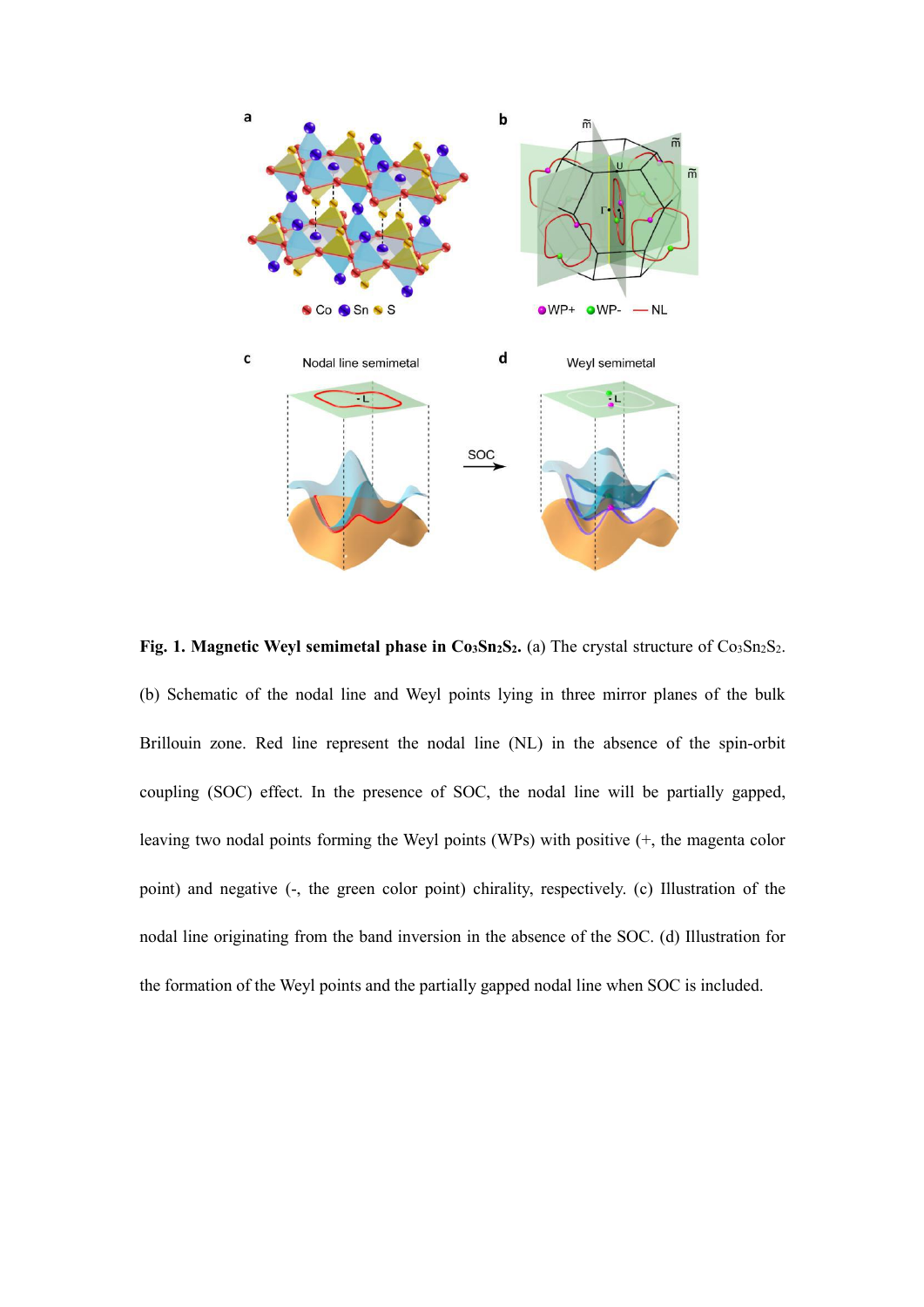

**Fig. 2. The calculated band dispersions without and with SOC.** (a) Illustration of the nodal line and Weyl points in one mirror plane. The cyan region of the nodal line represents the SOC-induced gap structure lying below  $E_F$ . (b) The calculated SOC-induced gap size along the nodal line. The gap size is renormalized by a factor of 1.43. (c) The calculated band dispersions through the nodal line without SOC. The calculated bandwidth was renormalized by a factor of 1.43 and the energy position was shifted to match the experiments. Their momentum positions are shown by the blue lines in (a). The black arrows illustrate the nodal points along the nodal line. (d) The corresponding calculated band dispersions of (c) with SOC. The black arrows illustrate the gap opened by SOC effect. The green arrow in (ii) illustrates the Weyl point.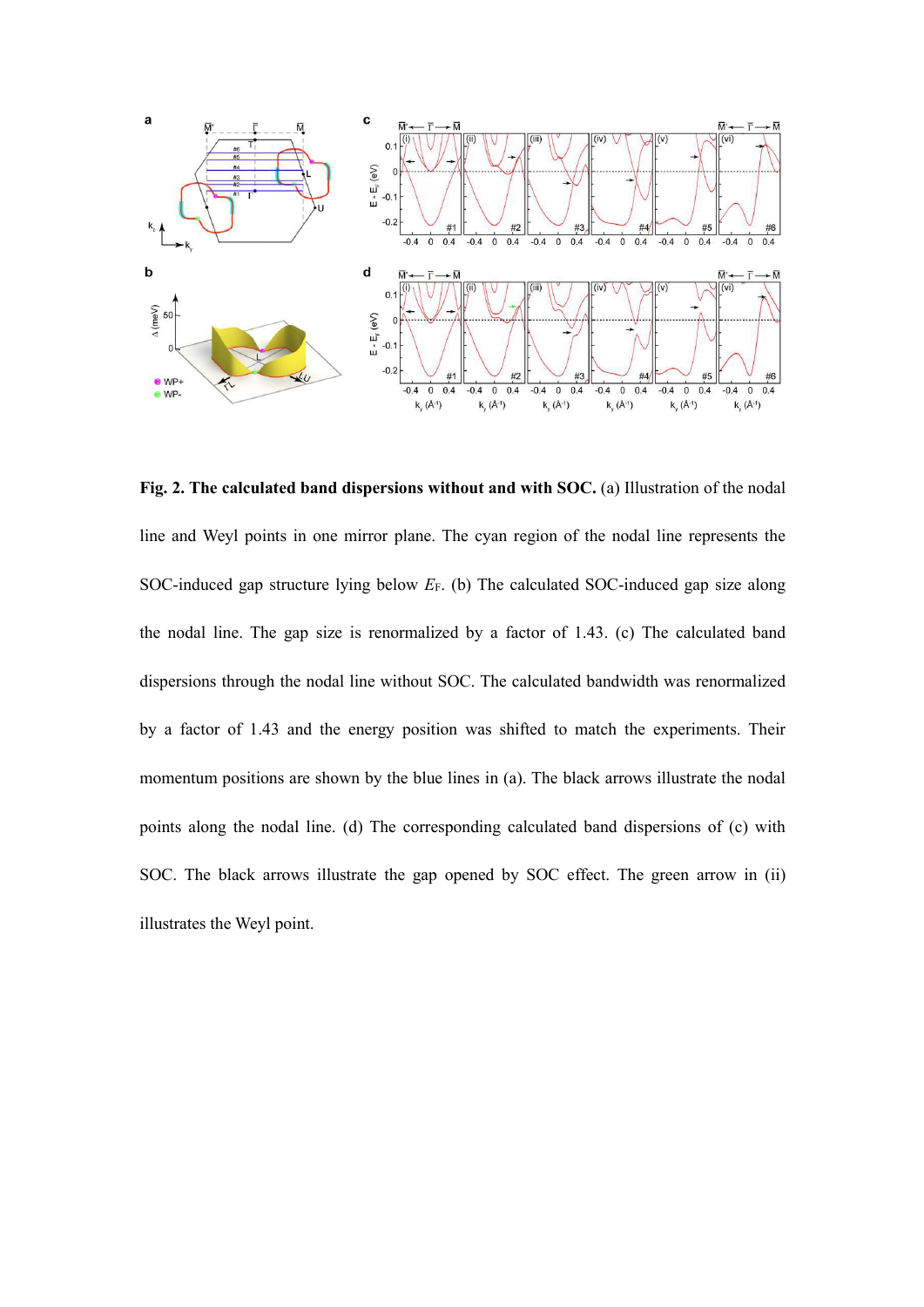

Fig. 3. Observation of the SOC-induced gap structure along the nodal line in  $Co<sub>3</sub>Sn<sub>2</sub>S<sub>2</sub>$ . (a) The band structure along  $\overline{\Gamma}$  M direction taken at different photon energies. The measured position on the nodal line is marked by the black line in the inset of each panel. When the measured points locate out of the cyan region on the nodal line (i, vii), the gapped nodal line lies above  $E_F$  that can not be observed experimentally. Upon moving the measured point into the cyan region, the gapped nodal line lies below *E*F, that are clearly observed experimentally as illustrated by the arrows in (ii - vi). (b) The corresponding energy distribution curves (EDCs) of (a).The SOC-induced gap is characterized by the separation of the two branches of bands in (ii - vi).